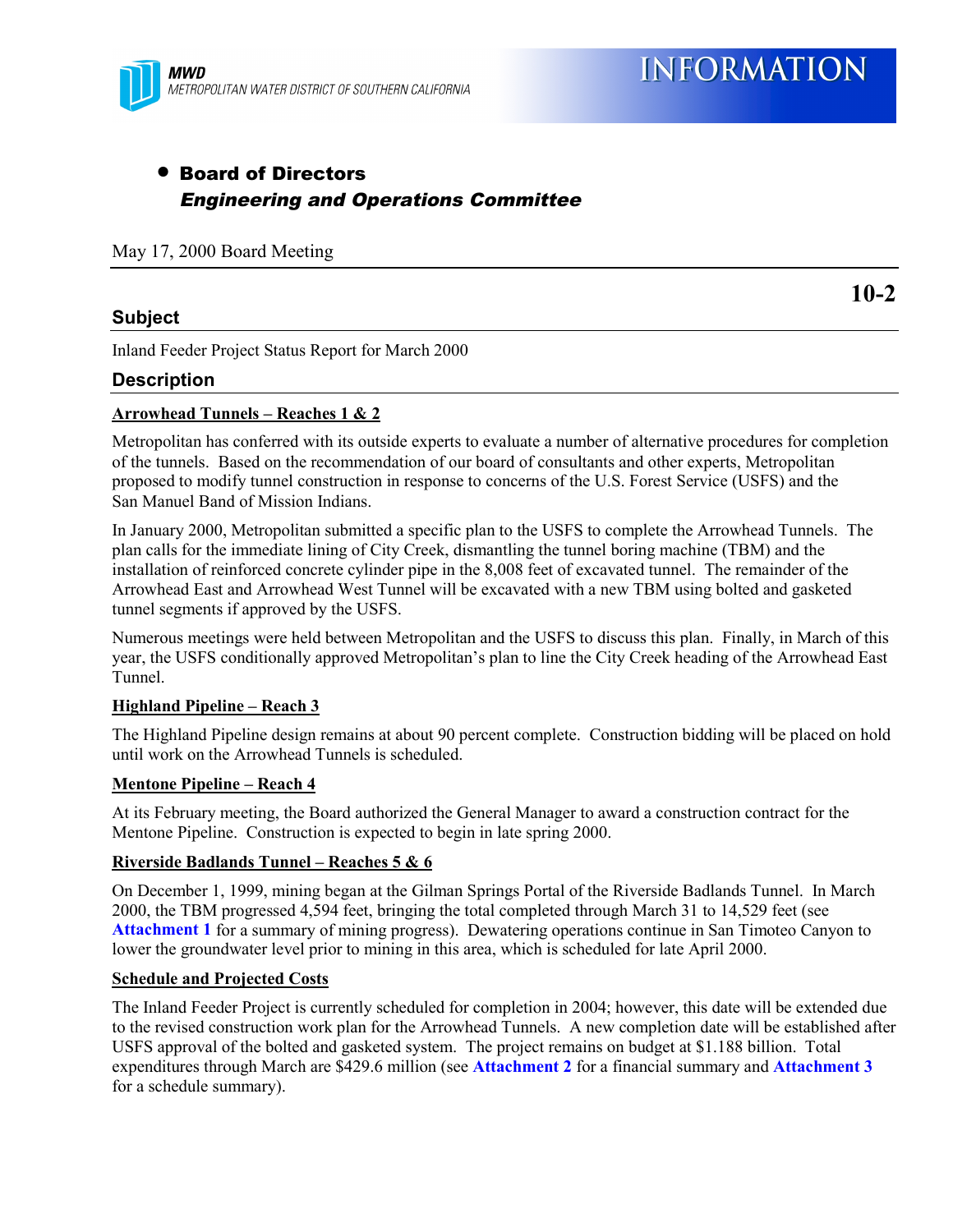## **RECENT DEVELOPMENTS**

### **Arrowhead Tunnels – Reaches 1 & 2**

After the April 11, 2000 Board meeting, Metropolitan notified the contractor, Shank/Balfour Beatty, that the tunneling portion of their contracts for the Arrowhead West and Arrowhead East Tunnels have been deleted from their current contracts due to impracticability.

## **Mentone Pipeline – Reach 4**

Notice To Proceed was given to the contractor, J.F. Shea Co., Inc., at the end of April 2000.

## **Riverside Badlands Tunnel – Reaches 5 & 6**

Mining on the Riverside Badlands Tunnel has advanced a total of 16,242 feet through April 14, 2000.

**Policy**

Board Request

## **Fiscal Impact**

None.

*Roy L. Wolfe*

4/19/2000 *Date*

*Acting Manager, Corporate Resources*

4/27/2000 *General Manager Date*

**Attachment 1 – Riverside Badlands Tunnel mining progress Attachment 2 – Financial Summary Attachment 3 – Schedule Summary**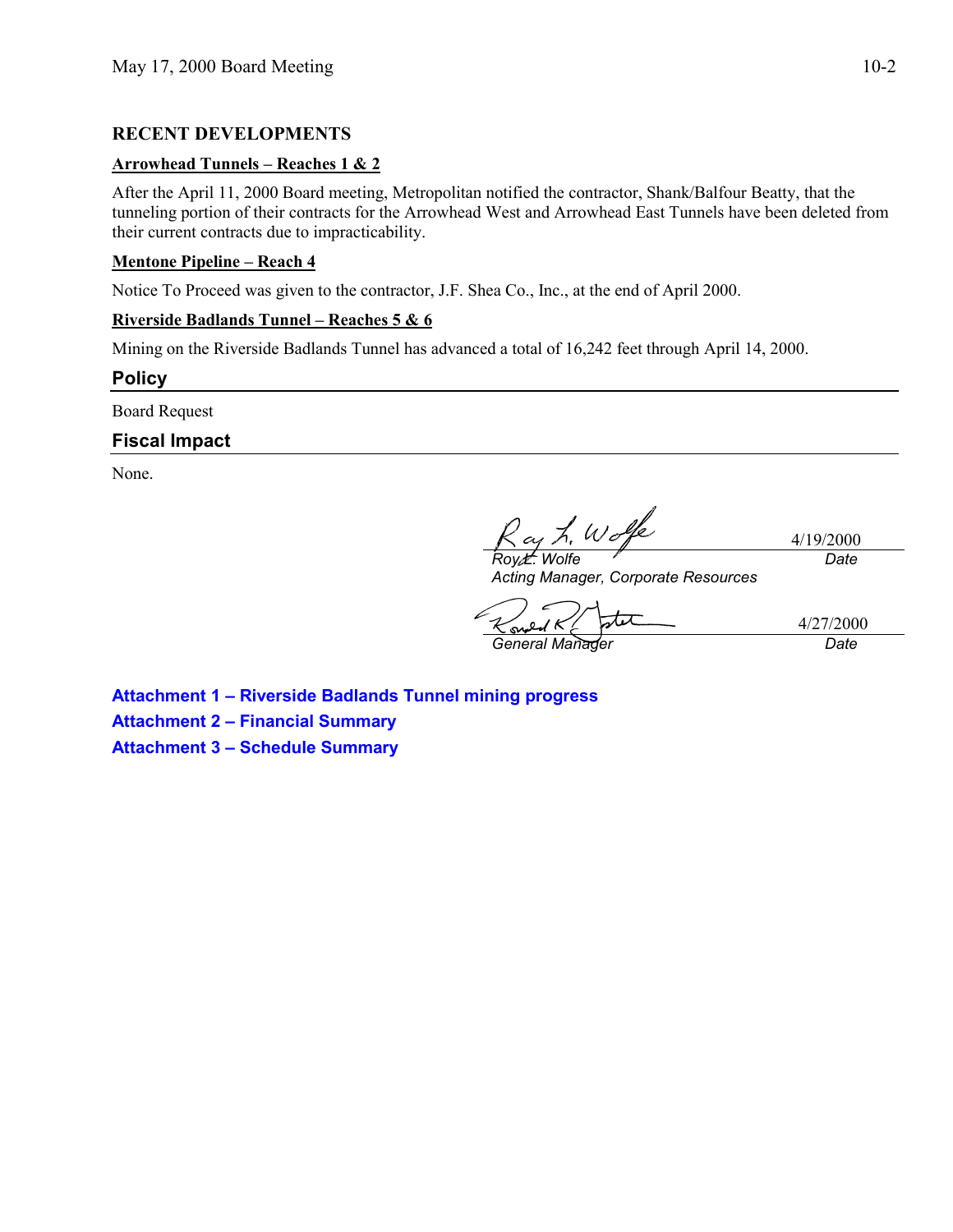

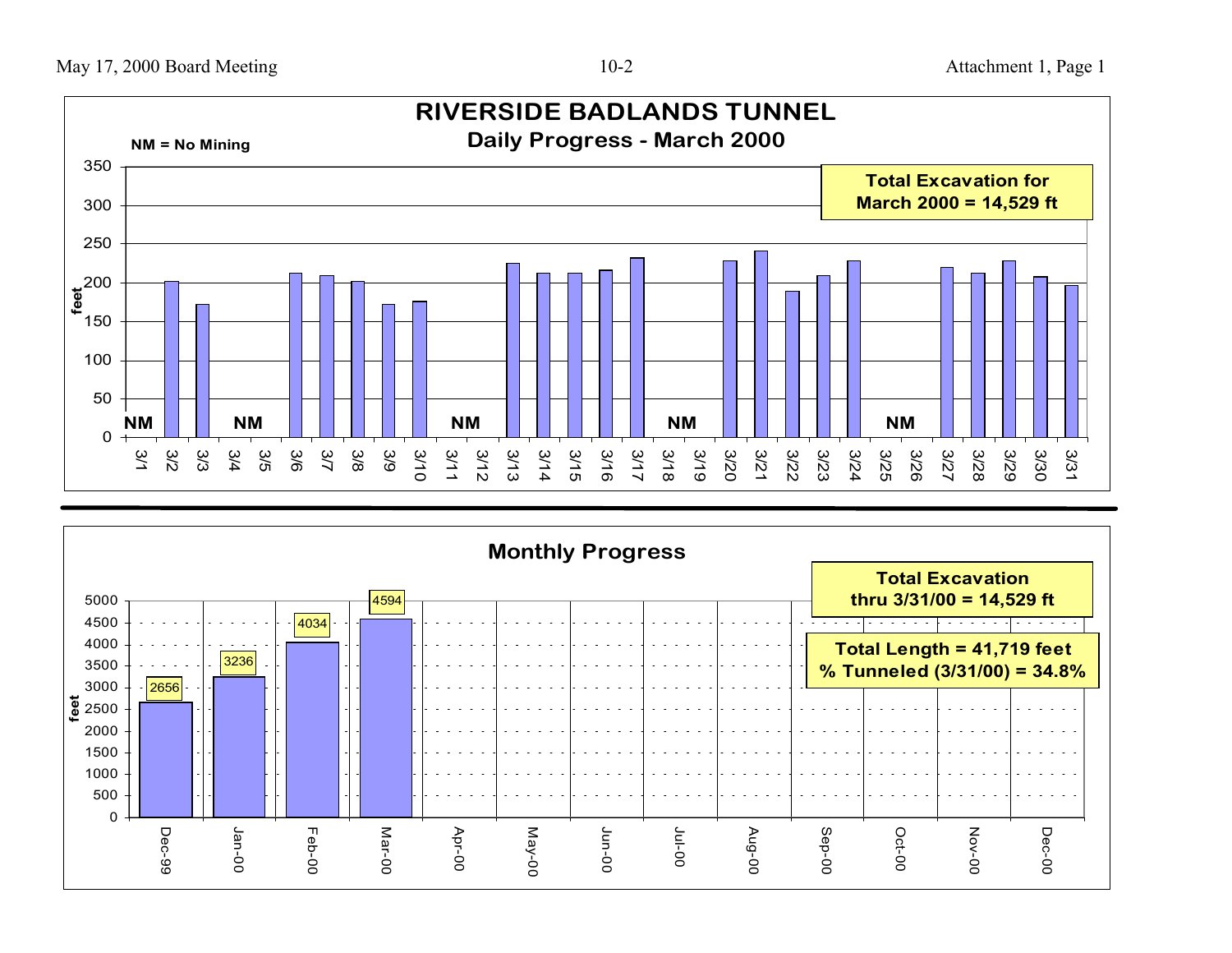

# **Financial Summary**